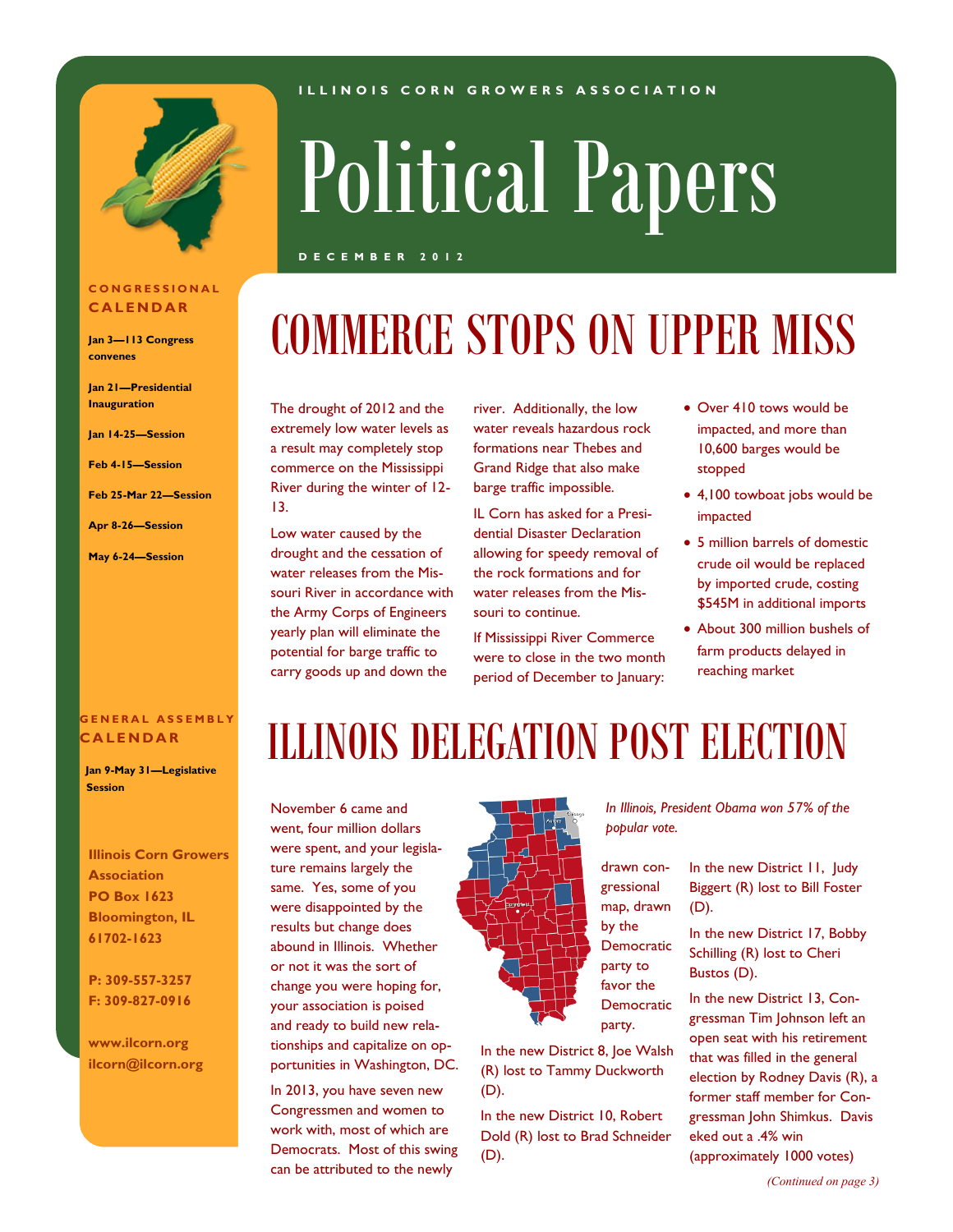#### **P A G E 2**

### YOUR CANDIDATE LOST? NOW WHAT?

One of the facts of political life is that from time to time, the candidate you support, not only politically, with your vote, but financially, with your wallet, will lose. Given this, there are a few important things to consider going forward, especially if one of your goals in supporting a particular candidate was to gain access to them or hope that they would advocate on your behalf.

One option is to look to other elected officials from your region who might be able to help advance your cause, no matter what it might be. In our case, we want to support candidates who will actively support the Farm Bill and related agricultural programs, as well as those who will support ethanol and transportation policies that will help keep

the agricultural economy in Illinois, and nationally, strong.

A second option is to support the newly (or reelected) elected Member of Congress or Senator whom you did not support in hopes of, over time, gaining their trust and support. This could come in the form of political campaign contributions or attending local town hall meetings where that Member may be and saying something positive or favorable about him or her. Inviting him or her to your farm, to your local ethanol plant, or to a nearby lock and dam system can help to show that politician what your day to day life is like or how a particular facility or piece of infrastructure functions and the related ripple

effect that it creates in the local community and economy.

At the end of the day, what we want as Illinois corn growers is a strong connection to the Members of the House and Senate, and those in the Administration, who will make decisions that will impact our ability to grow and market corn. Getting to know your Member of Congress will help us advance our goals of growing our industry and simultaneously, the Illinois economy. Until the next election, it's a good idea to spend some time trying to get to know your local elected officials, even if you didn't vote for them.

*~David Beaudreau,* 

*D.C. Legislative and Regulatory Services*

*If you would like to receive this newsletter electronically to save printing costs, please email your request to lmitchell@ilcorn.org.*

### PAC EVENT RAISED \$20,000

On November 19, the Illinois Corn Growers Association Political Action **Committee** held their fourth annual PAC fundraiser.

The event raised over \$20,000 to support Congressmen and women that support agricultural issues.

This year, the event featured a casino night where members could gamble with fake chips for an entrance fee/



*Steve Pigg, Keith Yohnka, Garry Niemeyer, and Jeff Scates enjoyed "casino night" at the 2012 Illinois Corn Growers Association Political Action Committee event. In total, over \$20,000 was raised for ICGA to support elected officials that support agriculture.*

#### donation to benefit the ICGA Federal PAC.

The evening also featured silent auction items from Sloan's Implement, John Deere Corporate, Case IH, Mackinaw Valley Vineyard, Rodney Weinzierl, Ropp's Dairy, and Tractor Supply. The player with the most "money" at the end of the night received 50 hours use of a Case IH tractor.

### **DONATIONS IN 2012**

During the 2012 election cycle, the ICGA Federal PAC donated funds to the following Illinois Congressional candidates:

Bobby Rush, District 1 Bill Lipinski, District 3 Mike Quigley, District 5 Robert Dold, District 10 Bill Foster, District 11 Jason Plummer, District 12 Rodney Davis, District 13 Randy Hultgren, District 14 Bobby Schilling, District 17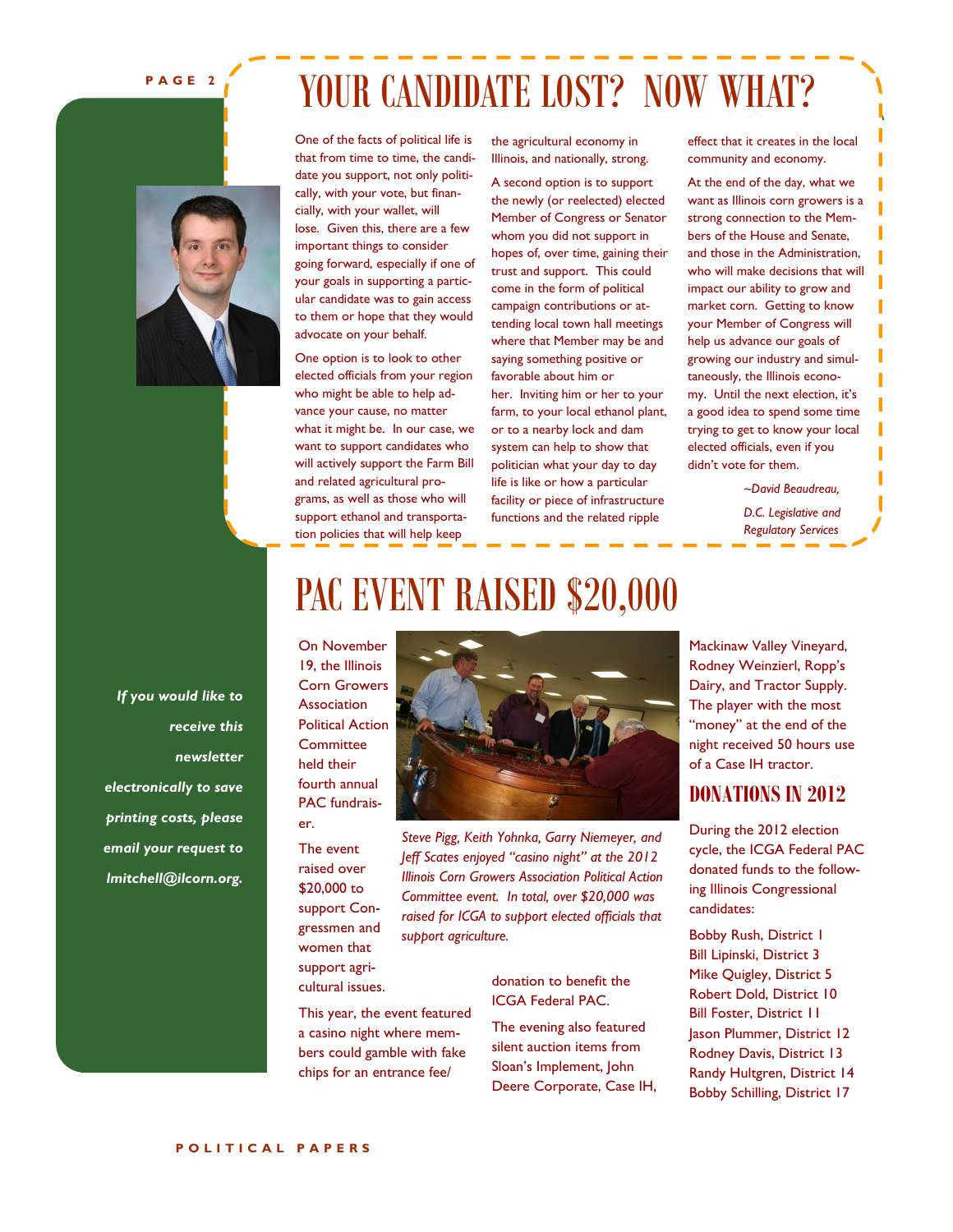## ELECTIONS (cont.)

over David Gill (D), a four time candidate who has never won an election. *(Continued from page 1)*

In the new District 12, the vacant seat left by Congressman Jerry Costello's retirement will be filled by Bill Enyart (D) who defeated Jason Plummer (R) in the general election.

Finally, as Congressman Jesse Jackson steps down from the new District 2, we will see a new Congressman fill his seat for the 113th Session of Congress.

Illinois House delegation in Congress for the next session will be 11 Democrats, 7 Republicans.

In Illinois where the new districts also heavily favored the Democratic party, the swing was also noticeable. The change in governance was as follows:

**Illinois House: 71 Democrats.** 47 Republicans (changed from the current 64 D 54 R—a loss of 7 seats by House Republicans).

**Illinois Senate**: 40 Democrats, 19 Republicans ( changed from the current 35 D 24 R—a loss of 5 seats by Senate Republicans).

Some of the swing can also be attributed to higher voter turnout for the Presidential election, with a higher percentage of democratic leaning voters showing up at the polls.

We will watch for changes in leadership at both the state and national levels, including the makeup of the House Ag Committee which now includes freshman member of Congress, Rodney Davis.

### NEW DEPARTMENT OF AG DIRECTOR FLIDER

#### **FLIDER NEW DIRECTOR**

The Senate took action and approved legislation that nominated Robert Flider as Director of the Illinois Department of Agriculture. The original nomination was made on March 1, 2012, which started a 60 session day clock for the Senate to take action.

It has become an accepted protocol for the Senate to let appointment nominations run close to their statutory length. This has allowed the nominees to serve in their roles and show their skills and be somewhat evaluated. The proponents of the nomination stated during debate that they have been pleased with Interim Director Flider's performance.

The Senate approved the nomination with 33 yes and 16 no votes making Bob Flider the new permanent Illinois Director of Agriculture.

"His experience with agriculture, and his ability to work with the various agricultural interests, will be helpful to Illinois farmers," said Jeff Scates, Shawneetown farmer, of Bob Flider.

### **IL CAUCUS LEADERSHIP**

In early December when the new legislators visited the State House for their orientation, individual caucus meetings were also held to nominate their respective leaders. With the overwhelming Democrat majorities in the House and Senate, it is no surprise that Speaker Madigan and President Cullerton were renominated to lead their respective caucuses.

House Republican Leader Cross was re-nominated to lead his

caucus as well. However, in the Senate Republican Caucus there was a different scene. There has been speculation for months that

Senate Republican Leader Christine Radagno could face a challenge. That became reality when Senator Kyle McCarter challenged Senator Radagno for leadership of the Senate Republican Caucus. At the end of the caucus meeting, Senator Radagno was nominated and will continue to serve as leader.

The official election of the leaders will take place after the inauguration of the 98th General Assembly on January 9th.



**Illinois Director of Agriculture,** 

| <b>Bob Flider</b> |  |
|-------------------|--|
|                   |  |
|                   |  |
|                   |  |
|                   |  |